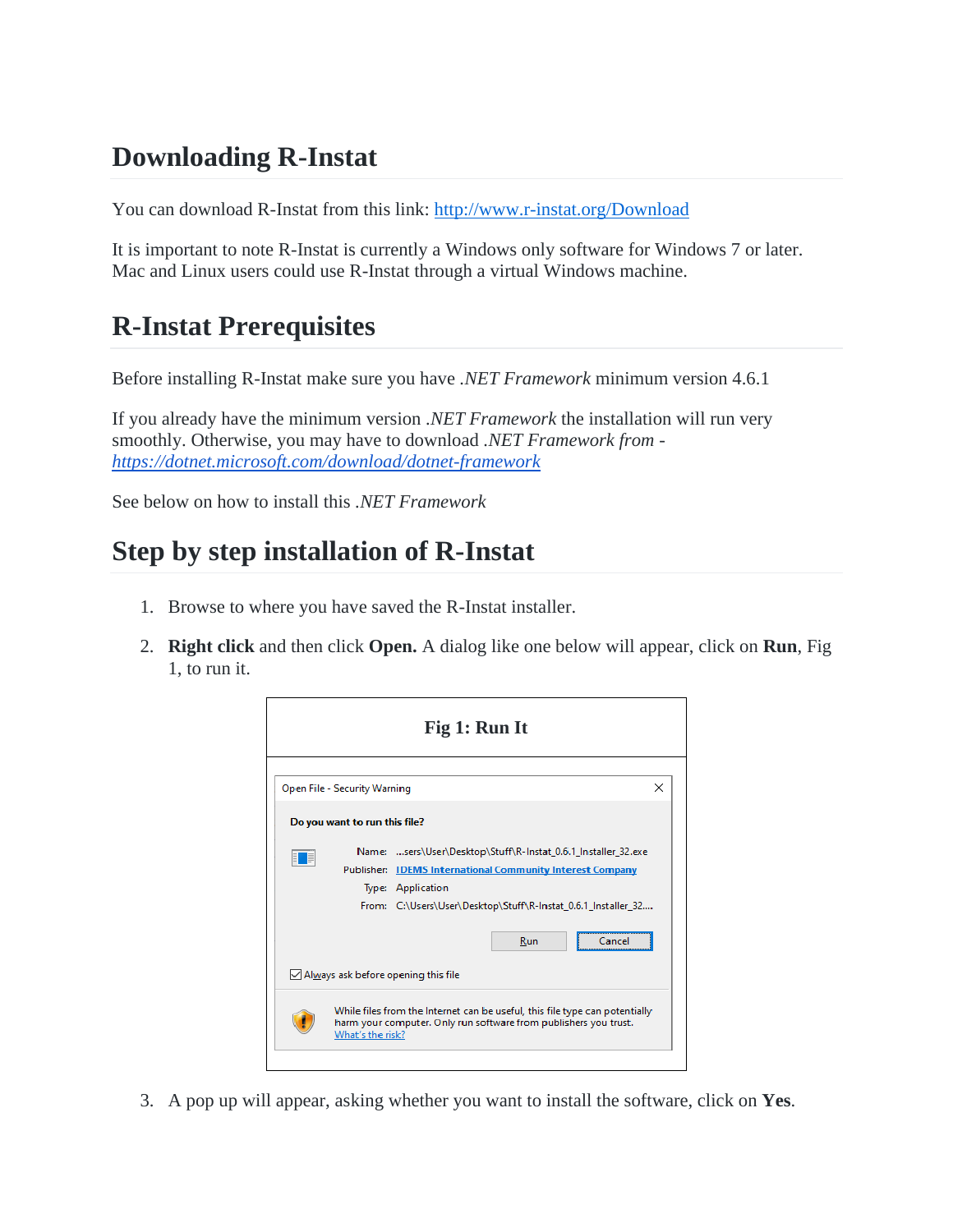4. On the Select Destination Folder, Fig 2, click **Next** to accept the default installation path for R-Instat. We recommend you leave it as it is.

Ē

| <b>Fig 2. R Location</b>                                                                                                                         |      |  |        |          |
|--------------------------------------------------------------------------------------------------------------------------------------------------|------|--|--------|----------|
| R Setup - R-Instat version 0.6.1                                                                                                                 |      |  |        | $\times$ |
| <b>Select Destination Location</b><br>Where should R-Instat be installed?                                                                        |      |  |        |          |
| Setup will install R-Instat into the following folder.<br>To continue, click Next. If you would like to select a different folder, click Browse. |      |  |        |          |
| C: \Program Files (x86)\R-Instat\0.6.1                                                                                                           |      |  | Browse |          |
|                                                                                                                                                  |      |  |        |          |
| At least 1.04 GB of free disk space is required.                                                                                                 |      |  |        |          |
|                                                                                                                                                  | Next |  | Cancel |          |

5. The Select Start Menu Folder dialog will appear, click **Next** on Fig 3, we again recommend you to leave it is.

| R Setup - R-Instat version 0.6.1                                                     | ×                                                                                                                                                                       |
|--------------------------------------------------------------------------------------|-------------------------------------------------------------------------------------------------------------------------------------------------------------------------|
| <b>Select Start Menu Folder</b><br>Where should Setup place the program's shortcuts? |                                                                                                                                                                         |
|                                                                                      | Setup will create the program's shortcuts in the following Start Menu folder.<br>To continue, click Next. If you would like to select a different folder, click Browse. |
| R-Instat                                                                             | Browse                                                                                                                                                                  |
|                                                                                      |                                                                                                                                                                         |
|                                                                                      |                                                                                                                                                                         |
|                                                                                      |                                                                                                                                                                         |
|                                                                                      |                                                                                                                                                                         |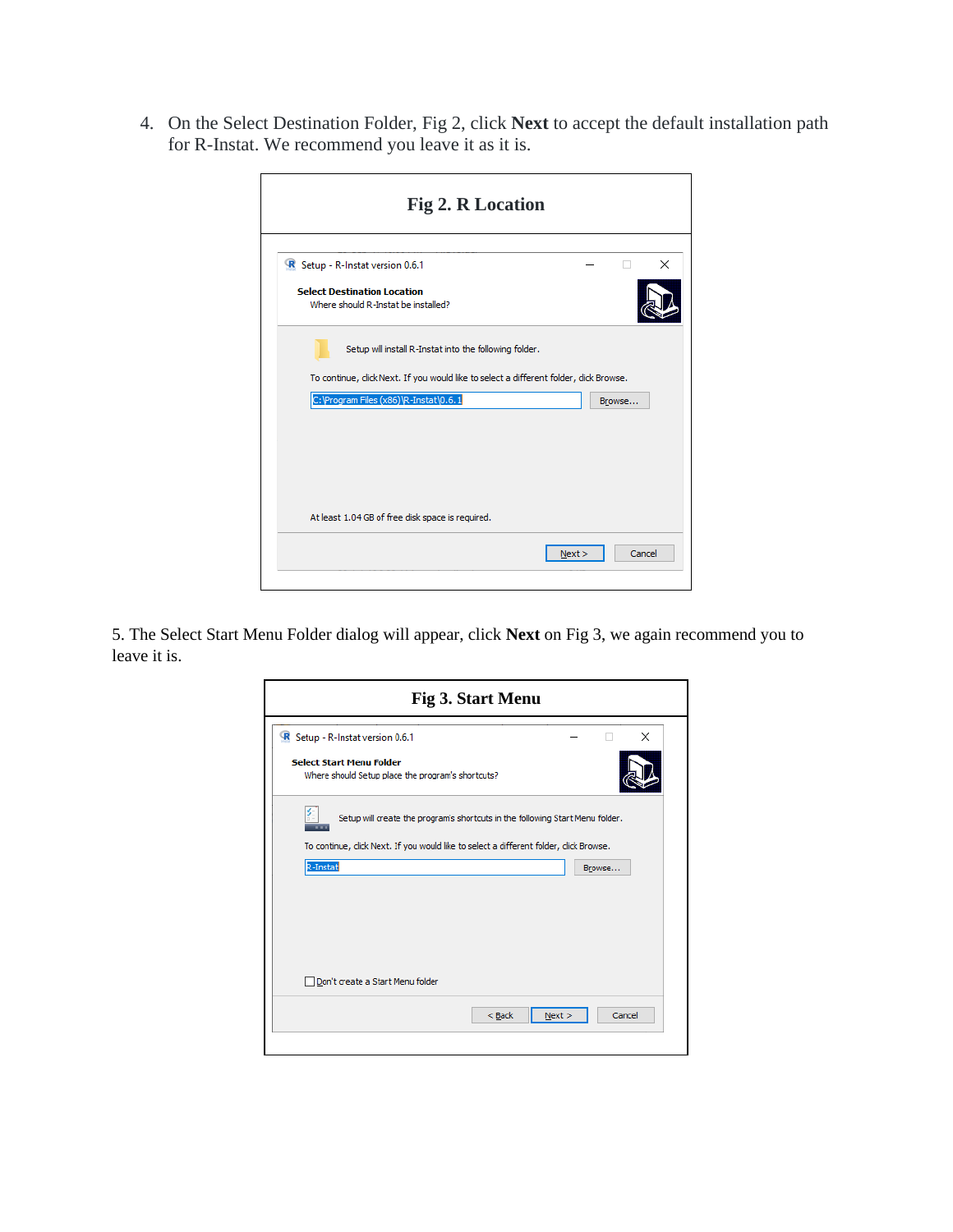5. On the Select Additional Tasks dialog, Fig 4, ensure you have the **Create Desktop Shortcut checked and** Click on **Next.** This helps you create an R-Instat shortcut on the desktop.

| <b>Fig 4: Create Desktop Shortcut</b>                                                                      |      |        |
|------------------------------------------------------------------------------------------------------------|------|--------|
| R Setup - R-Instat version 0.6.1                                                                           |      | ×      |
| <b>Select Additional Tasks</b><br>Which additional tasks should be performed?                              |      |        |
| Select the additional tasks you would like Setup to perform while installing R-Instat,<br>then click Next. |      |        |
| Additional shortcuts:                                                                                      |      |        |
| Create a desktop shortcut                                                                                  |      |        |
|                                                                                                            |      |        |
|                                                                                                            |      |        |
|                                                                                                            |      |        |
|                                                                                                            |      |        |
| $<$ Back                                                                                                   | Next | Cancel |

7. Finally, click **Install** when you reach the Ready to Install dialog, Fig 5.

|                                                                                                                     |                                                                                         | Fig 5: Install |         |                             |
|---------------------------------------------------------------------------------------------------------------------|-----------------------------------------------------------------------------------------|----------------|---------|-----------------------------|
| R Setup - R-Instat version 0.6.1                                                                                    |                                                                                         |                |         | $\times$                    |
| <b>Ready to Install</b>                                                                                             | Setup is now ready to begin installing R-Instat on your computer.                       |                |         |                             |
| change any settings.                                                                                                | Click Install to continue with the installation, or click Back if you want to review or |                |         |                             |
| Destination location:<br>Start Menu folder:<br>R-Instat<br><b>Additional tasks:</b><br><b>Additional shortcuts:</b> | C: \Program Files (x86)\R-Instat\0.6.1<br>Create a desktop shortcut                     |                |         | $\mathcal{L}_{\mathcal{N}}$ |
| $\lt$                                                                                                               |                                                                                         | $<$ Back       | Install | Cancel                      |

8. Another dialog box with a progress bar will appear, Fig 6, showing the progress of R-Instat Installation. Please be patient as this might take a few minutes, depending on the speed of your computer. This will install everything needed for R-Instat to run properly on your machine.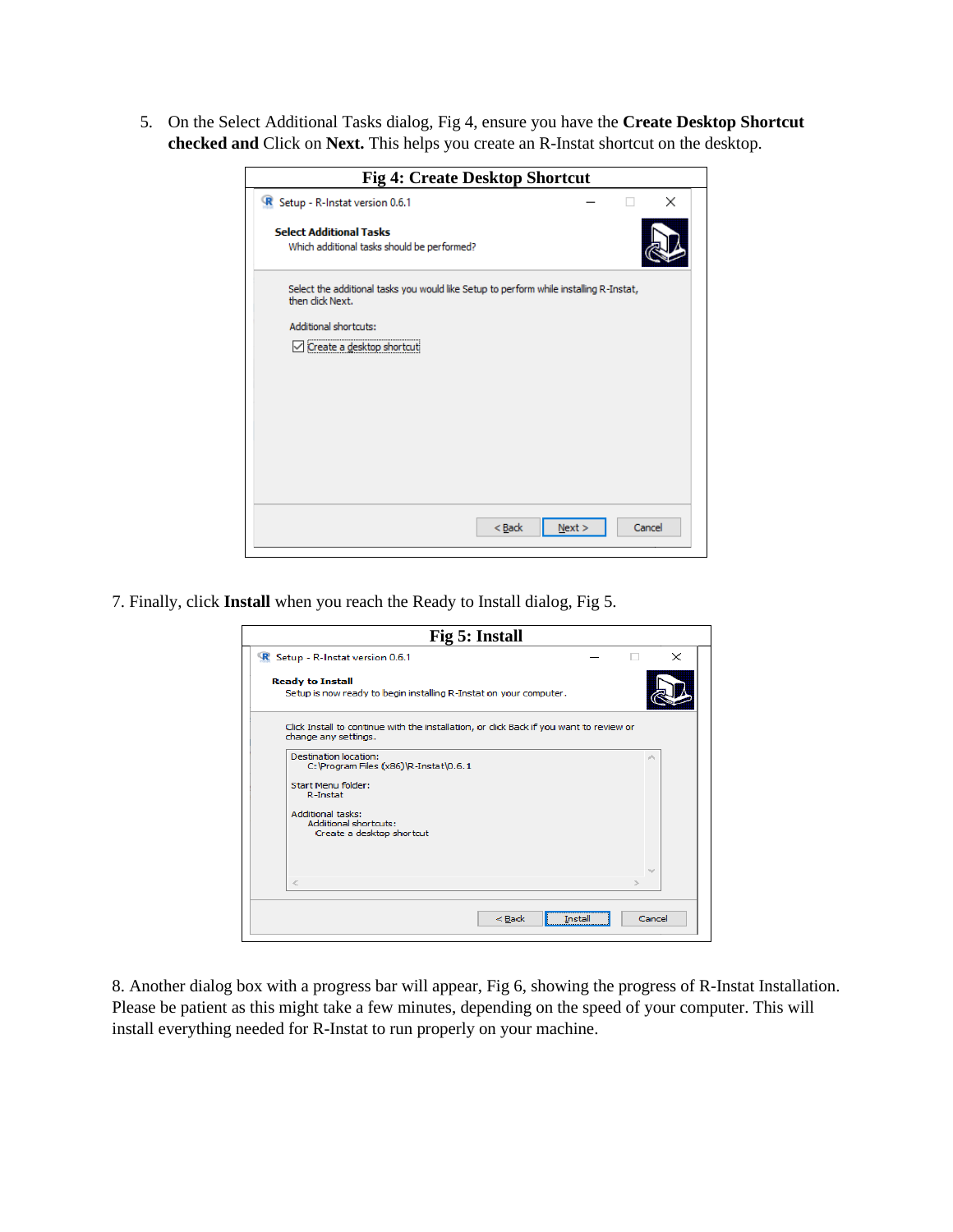| <b>Fig 6: Progress of Installation</b>                                                      |
|---------------------------------------------------------------------------------------------|
| R Setup - R-Instat version 0.6.1<br>×                                                       |
| <b>Installing</b><br>Please wait while Setup installs R-Instat on your computer.            |
| Extracting files<br>C:\\0.6.1\static\InstatObject\R\Backend_Components\options_by_context.R |
|                                                                                             |
|                                                                                             |
|                                                                                             |
|                                                                                             |
| Cancel                                                                                      |

9. When installation is successful, the dialog box on Fig 7 will appear, leave the **Launch R-Instat** box checked if you would like to launch R-Instat immediately, else uncheck it and click on **Finish**.

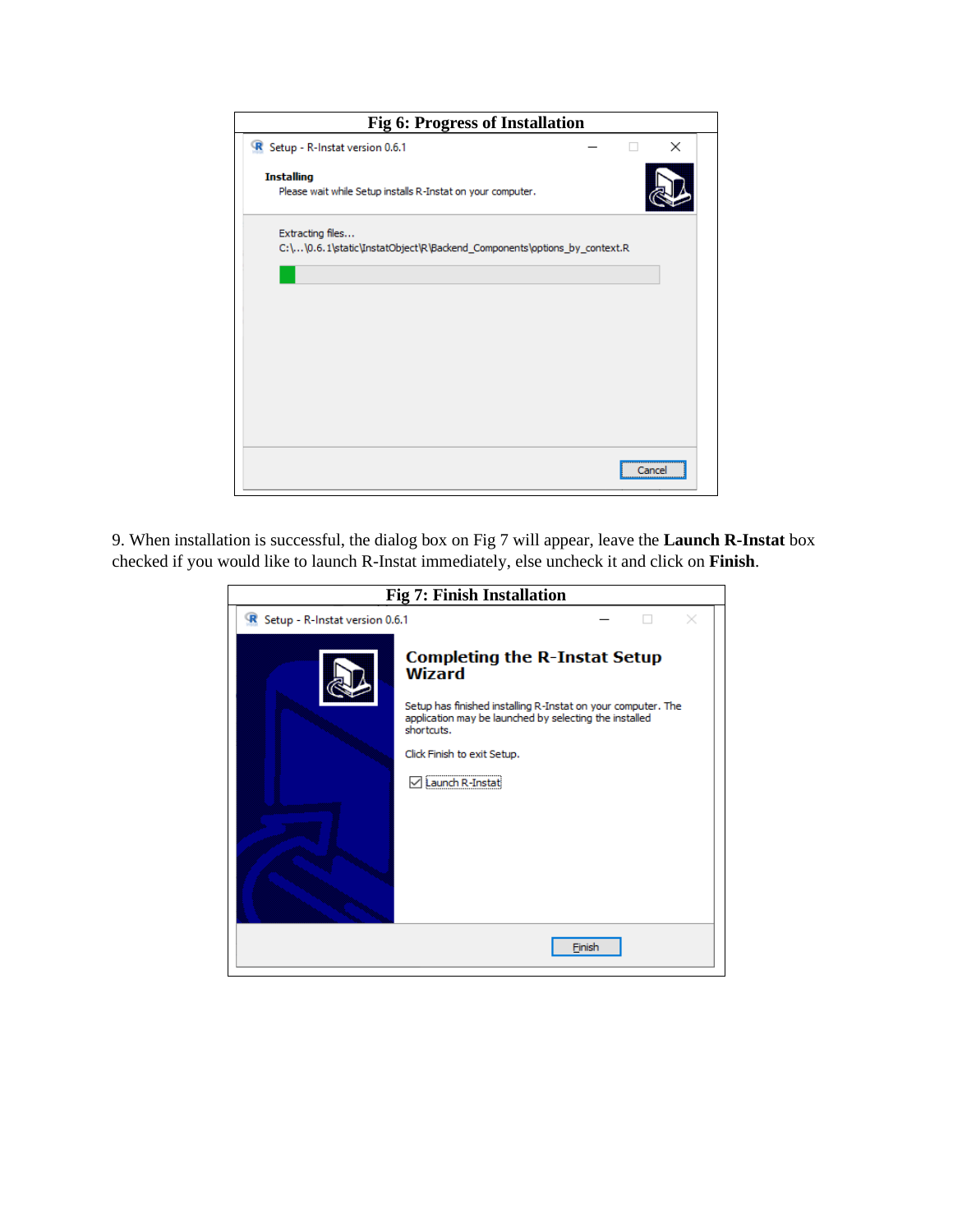10. To run R-Instat for the first time, you can access the shortcut from the start menu, or from the desktop. Right click on the R-Instat Icon and click open to launch R-Instat. The interface on Fig 8 appears. R-Instat is ready for use.

| Fig 8: Open R-Instat                                                                                                |                                                                                                                                                                                                                                                                                                                                                                                                 |  |  |  |  |
|---------------------------------------------------------------------------------------------------------------------|-------------------------------------------------------------------------------------------------------------------------------------------------------------------------------------------------------------------------------------------------------------------------------------------------------------------------------------------------------------------------------------------------|--|--|--|--|
| <b>R</b> R-Instat 0.6.1<br>File Edit Prepare Describe Model Climatic Procurement Options by Context Tools View Help | O<br>$\times$<br>$\overline{\phantom{0}}$                                                                                                                                                                                                                                                                                                                                                       |  |  |  |  |
|                                                                                                                     |                                                                                                                                                                                                                                                                                                                                                                                                 |  |  |  |  |
| <b>Data View</b><br>No Data Loaded                                                                                  | <b>Output Window</b><br># Setting working directory, sourcing R code and loading R packages<br>setwd(dir="C:/Program Files (x86)/R-Instat/0.6.1/static/Instat/Dbject/R")<br>source(file="Rsetup.R")<br>data_book <- DataBook\$new()<br># Option: Number of digits to display<br>options(digits=4)<br># Option: Show stars on summary tables of coefficients<br>options(show.signif.stars=FALSE) |  |  |  |  |
| No data loaded                                                                                                      |                                                                                                                                                                                                                                                                                                                                                                                                 |  |  |  |  |